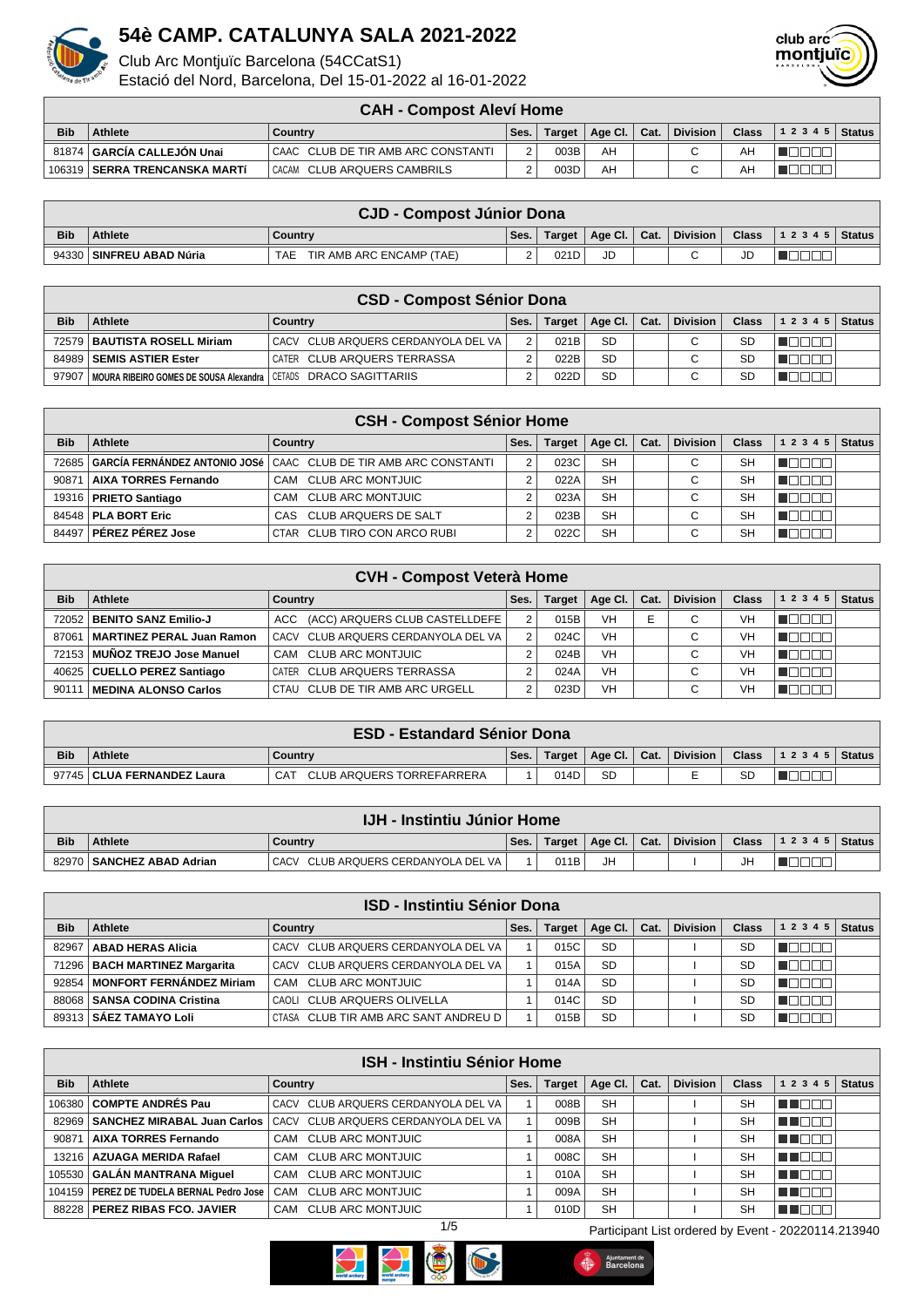

Club Arc Montjuïc Barcelona (54CCatS1)

Estació del Nord, Barcelona, Del 15-01-2022 al 16-01-2022



|            | <b>ISH - Instintiu Sénior Home</b> |                                      |      |               |           |      |                 |       |           | Continue      |
|------------|------------------------------------|--------------------------------------|------|---------------|-----------|------|-----------------|-------|-----------|---------------|
| <b>Bib</b> | <b>Athlete</b>                     | Country                              | Ses. | <b>Target</b> | Age CI.   | Cat. | <b>Division</b> | Class | 1 2 3 4 5 | <b>Status</b> |
|            | 91287   ROMERO LUZARDO Moisés      | CEMR ARC CEM                         |      | 010B          | <b>SH</b> |      |                 | SH    |           |               |
|            | 82365   IGARTUA BAÑOS Oriol        | CTAF CLUB DE TIR AMB ARC LES FRANQU  |      | 008D          | <b>SH</b> |      |                 | SH    |           |               |
|            | 82979   CARCAMO CANUTO Carlos      | CTAR CLUB TIRO CON ARCO RUBI         |      | 009D          | <b>SH</b> |      |                 | SH    |           |               |
| 99487      | LORENZO BARRIENDOS Edgar           | CTASA CLUB TIR AMB ARC SANT ANDREU D |      | 009C          | <b>SH</b> |      |                 | SH    |           |               |
|            | 87848   QUEROL GUARDIOLA Juanjo    | CTASA CLUB TIR AMB ARC SANT ANDREU D |      | 010C          | <b>SH</b> |      |                 | SH    |           |               |

| <b>IVH - Instintiu Veterà Home</b> |                                   |                                       |      |               |           |      |                 |              |              |               |  |  |
|------------------------------------|-----------------------------------|---------------------------------------|------|---------------|-----------|------|-----------------|--------------|--------------|---------------|--|--|
| <b>Bib</b>                         | Athlete                           | <b>Country</b>                        | Ses. | <b>Target</b> | Age Cl.   | Cat. | <b>Division</b> | <b>Class</b> | 1 2 3 4<br>5 | <b>Status</b> |  |  |
|                                    | 40315   ABELLÁN OLIVA A           | ACC (ACC) ARQUERS CLUB CASTELLDEFE    |      | 011C          | <b>VH</b> |      |                 | VH           | 11           |               |  |  |
|                                    | 90962   MARTI SIMO VÍCTOR MANUEL  | (ACC) ARQUERS CLUB CASTELLDEFE<br>ACC |      | 012C          | <b>VH</b> |      |                 | VH           | TERE         |               |  |  |
| 86422                              | <b>GARCÍA SERRANO RAMÓN</b>       | CAM CLUB ARC MONTJUIC                 |      | 011D          | <b>VH</b> |      |                 | VH           | TENN         |               |  |  |
| 102633 l                           | <b>VALLE ARIAS Antonio</b>        | CATER CLUB ARQUERS TERRASSA           |      | 012D          | <b>VH</b> |      |                 | VH           | u den        |               |  |  |
|                                    | 41343 RIOSALIDO NUÑEZ Ferran      | CEAS CLUB ESPORTIU ARC SET            |      | 013C          | <b>VH</b> |      |                 | VH           | 11           |               |  |  |
|                                    | 41296   BARQUERO MARTINEZ Alberto | CTAF CLUB DE TIR AMB ARC LES FRANQU   |      | 012B          | <b>VH</b> |      |                 | VH           | TENT         |               |  |  |
| 40253                              | <b>GIMENO LOZANO Jose Luis</b>    | CTAF CLUB DE TIR AMB ARC LES FRANQU   |      | 013B          | <b>VH</b> |      |                 | VH           | T FIFIT      |               |  |  |
|                                    | 97396   ARTESERO GONZALEZ Helios  | CTASA CLUB TIR AMB ARC SANT ANDREU D  |      | 013A          | <b>VH</b> |      |                 | VH           | u na ma      |               |  |  |
| 72530                              | <b>CATALAN CALVO Ferran</b>       | CTASA CLUB TIR AMB ARC SANT ANDREU D  |      | 011A          | <b>VH</b> |      |                 | VH           | 11           |               |  |  |
|                                    | 102118   MIRÓN MORUJO Manuel Jose | CTASA CLUB TIR AMB ARC SANT ANDREU D  |      | 013D          | <b>VH</b> |      |                 | <b>VH</b>    | TERR         |               |  |  |
|                                    | 89315   RUBIO MARTIN Pedro        | CTASA CLUB TIR AMB ARC SANT ANDREU D  |      | 012A          | <b>VH</b> |      |                 | VH           | THEEN        |               |  |  |

|            | LSD - Long Bow Sénior Dona        |                                     |      |               |           |      |                 |              |           |               |  |
|------------|-----------------------------------|-------------------------------------|------|---------------|-----------|------|-----------------|--------------|-----------|---------------|--|
| <b>Bib</b> | Athlete                           | Country                             | Ses. | <b>Target</b> | Age Cl.   | Cat. | <b>Division</b> | <b>Class</b> | 1 2 3 4 5 | <b>Status</b> |  |
|            | 89766   DELGADO FALCON Maria Jose | CACV CLUB ARQUERS CERDANYOLA DEL VA |      | 022C          | <b>SD</b> |      |                 | <b>SD</b>    |           |               |  |
|            | 91075   AGUIRRE POLO Montse       | CCTA CLUB CATALA DE TIR AMB ARC     |      | 021D          | <b>SD</b> |      |                 | <b>SD</b>    |           |               |  |
|            | 71858   MARTINEZ BAZAN Tania      | CCTA CLUB CATALA DE TIR AMB ARC     |      | 022A          | <b>SD</b> |      |                 | <b>SD</b>    |           |               |  |
| 101437     | <b>I MARTINEZ OCHOA Rosa</b>      | CTAF CLUB DE TIR AMB ARC LES FRANQU |      | 022B          | <b>SD</b> |      |                 | <b>SD</b>    |           |               |  |

|            | <b>LSH - Longbow Sénior Home</b>    |                                                |      |               |           |      |                 |              |               |               |  |
|------------|-------------------------------------|------------------------------------------------|------|---------------|-----------|------|-----------------|--------------|---------------|---------------|--|
| <b>Bib</b> | <b>Athlete</b>                      | Country                                        | Ses. | <b>Target</b> | Age CI.   | Cat. | <b>Division</b> | <b>Class</b> | 1 2 3 4 5     | <b>Status</b> |  |
| 98966      | <b>RARÍS CRESPO Manel</b>           | <b>CLUB ARC MONTJUIC</b><br>CAM                |      | 017D          | <b>SH</b> |      |                 | <b>SH</b>    | T E E         |               |  |
| 18016      | <b>FERNANDEZ BUIL Xavier</b>        | <b>CLUB ARQUERS MONTSANT</b><br>CAMO           |      | 016A          | <b>SH</b> |      |                 | <b>SH</b>    | u u man       |               |  |
| 1666       | <b>MARTINEZ MARTINEZ Dioni</b>      | CAMO CLUB ARQUERS MONTSANT                     |      | 016B          | <b>SH</b> |      |                 | <b>SH</b>    | <b>UNDER</b>  |               |  |
| 88067      | <b>ALMIRALL PAÜLS Jordi</b>         | CAOLI CLUB ARQUERS OLIVELLA                    |      | 018D          | <b>SH</b> |      |                 | <b>SH</b>    | ma mar        |               |  |
| 108260     | <b>PLA CASELLAS ADRIA</b>           | <b>CLUB ARQUERS DE SALT</b><br>CAS             |      | 016D          | <b>SH</b> |      |                 | <b>SH</b>    | u na m        |               |  |
| 90398      | <b>GONZÁLEZ POLAINA David</b>       | CCTA CLUB CATALA DE TIR AMB ARC                |      | 017B          | <b>SH</b> |      |                 | <b>SH</b>    | - 1 - 1 - 1 - |               |  |
| 71183      | RUIZ CABEZA Juan Jose               | CCTA CLUB CATALA DE TIR AMB ARC                |      | 018B          | <b>SH</b> |      |                 | <b>SH</b>    | a mat         |               |  |
|            | 71088   ALVAREZ MARTINEZ Avelino    | CTACB CLUB DE TIR AMB ARC COSTA BRAV           |      | 019C          | <b>SH</b> |      |                 | <b>SH</b>    | n na m        |               |  |
| 92951      | <b>SALERNO Marco</b>                | CLUB DE TIR AMB ARC COSTA BRAV<br>CTACB        |      | 018C          | <b>SH</b> |      |                 | <b>SH</b>    | n di          |               |  |
| 93785      | <b>SIERRA MARTINEZ Alex</b>         | CTAF CLUB DE TIR AMB ARC LES FRANQU            |      | 016C          | <b>SH</b> |      |                 | <b>SH</b>    | HI F          |               |  |
| 71306      | <b>FLORES DELGADO Enrique</b>       | CTAR CLUB TIRO CON ARCO RUBI                   |      | 019D          | <b>SH</b> |      |                 | <b>SH</b>    | TI FII        |               |  |
| 103125     | <b>CACERES GALLEGO Jose Antonio</b> | CTASA CLUB TIR AMB ARC SANT ANDREU D           |      | 017A          | <b>SH</b> |      |                 | <b>SH</b>    | n din m       |               |  |
| 18387      | <b>LORENZ JORNALET Jordi</b>        | CLUB TIR AMB ARC SANT ANDREU D<br><b>CTASA</b> |      | 018A          | <b>SH</b> |      |                 | <b>SH</b>    | THE           |               |  |
| 103131     | MARTINEZ Oriol                      | CTASA CLUB TIR AMB ARC SANT ANDREU D           |      | 019A          | <b>SH</b> |      |                 | <b>SH</b>    | н.            |               |  |

|            | <b>LVH - Longbow Veterà Home</b>  |                                      |      |               |           |      |                 |              |         |               |
|------------|-----------------------------------|--------------------------------------|------|---------------|-----------|------|-----------------|--------------|---------|---------------|
| <b>Bib</b> | <b>Athlete</b>                    | Country                              | Ses. | <b>Target</b> | Age Cl.   | Cat. | <b>Division</b> | <b>Class</b> | 1 2 3 4 | <b>Status</b> |
| 72281      | <b>PÉREZ MESAS José</b>           | AECP ASSOCIACIÓ ESPORTIVA CULTURAL   |      | 021B          | VH        |      |                 | VH           |         |               |
| 40927      | ∣ RUIZ PÉREZ JOSé LUIS            | CACAT CLUB D'ARQUERS CATALUNYA       |      | 020B          | <b>VH</b> |      |                 | VH           | ANLILL  |               |
| 42895      | MORENO ALEJOS Fortunato           | CACV CLUB ARQUERS CERDANYOLA DEL VA  |      | 019B          | VH        |      |                 | VH           | a mata  |               |
|            | 14395   SANCHEZ LAMARCA Josep     | CCTA CLUB CATALA DE TIR AMB ARC      |      | 021A          | VH        |      |                 | <b>VH</b>    | חרו     |               |
|            | 16716   AMAT BERTRAN Juli         | CTACB CLUB DE TIR AMB ARC COSTA BRAV |      | 017C          | VH        |      |                 | VH           |         |               |
|            | 85928   CANDEAL BANUS Josep       | CTAF CLUB DE TIR AMB ARC LES FRANQU  |      | 020C          | <b>VH</b> |      |                 | <b>VH</b>    |         |               |
|            | 34482   IGARTUA MOLLFULLEDA Josep | CTAF CLUB DE TIR AMB ARC LES FRANQU  |      | 020A          | VH        |      |                 | <b>VH</b>    |         |               |
| 86141      | MORERA RIERA Josep                | CTAF CLUB DE TIR AMB ARC LES FRANQU  |      | 021C          | <b>VH</b> |      |                 | <b>VH</b>    |         |               |
|            | 42490   LANAS BLASCO Gonzalo      | CTAR CLUB TIRO CON ARCO RUBI         |      | 020D          | VH        |      |                 | VH           |         |               |



Ajuntament de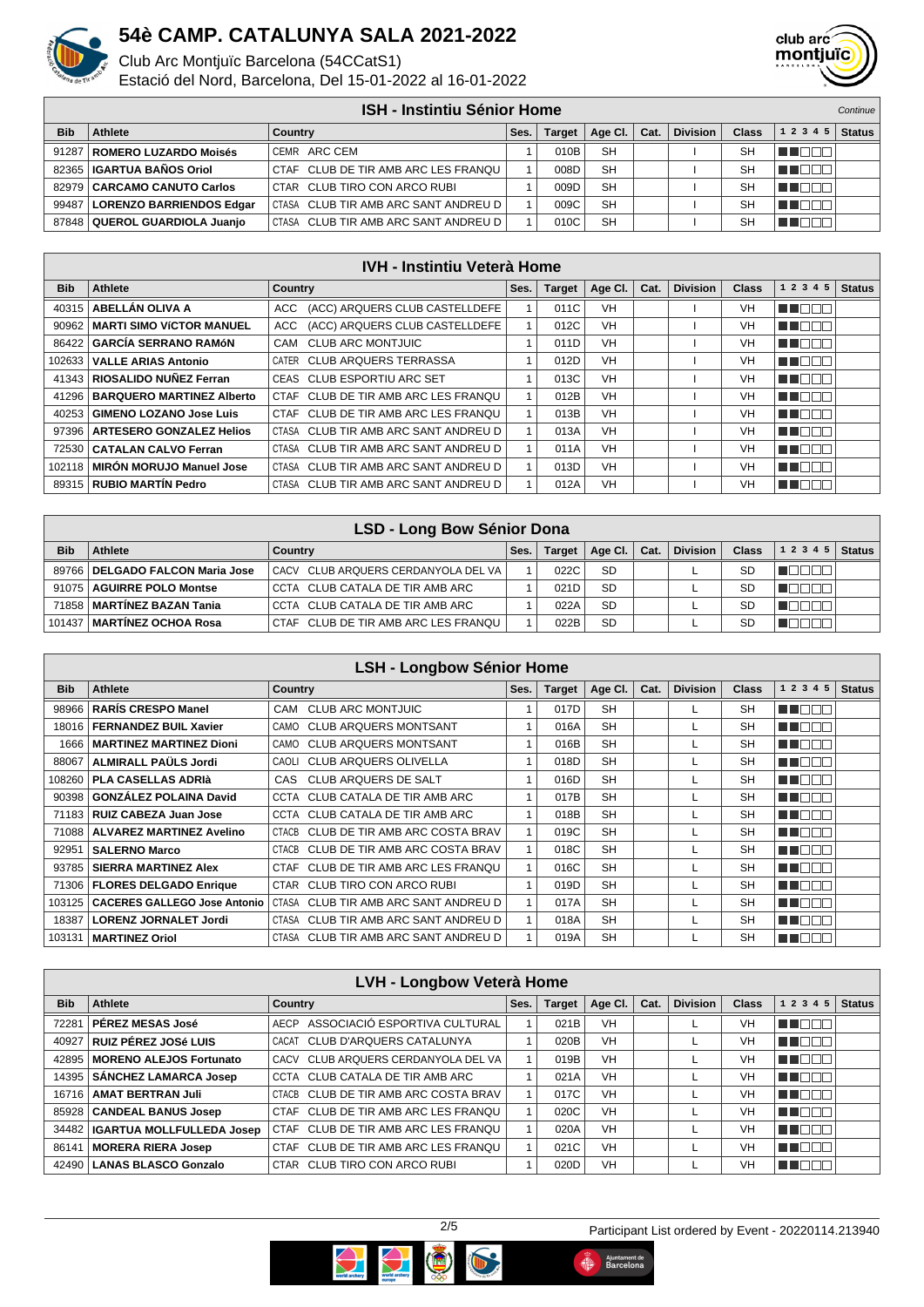

Club Arc Montjuïc Barcelona (54CCatS1)

Estació del Nord, Barcelona, Del 15-01-2022 al 16-01-2022



|            |                        | <b>NAH - Nu Aleví Home</b>                    |      |        |                 |      |                 |              |           |               |
|------------|------------------------|-----------------------------------------------|------|--------|-----------------|------|-----------------|--------------|-----------|---------------|
| <b>Bib</b> | <b>Athlete</b>         | Countrv                                       | Ses. | Target | Age Cl. $\vert$ | Cat. | <b>Division</b> | <b>Class</b> | 1 2 3 4 5 | <b>Status</b> |
| 103905     | ∂ I DELCLOS URAT Yusuf | CLUB DE TIR AMB ARC LES FRANQU<br><b>CTAF</b> |      | 023B   | AH              |      |                 | AΗ           |           |               |

|            | NSD - Nu Sénior Dona               |                                            |      |               |           |      |                 |              |           |               |
|------------|------------------------------------|--------------------------------------------|------|---------------|-----------|------|-----------------|--------------|-----------|---------------|
| <b>Bib</b> | Athlete                            | Country                                    | Ses. | <b>Target</b> | Age Cl.   | Cat. | <b>Division</b> | <b>Class</b> | 1 2 3 4 5 | <b>Status</b> |
|            | 103970   NOGUEIRA NOGUEIRA Violeta | ACC (ACC) ARQUERS CLUB CASTELLDEFE         |      | 005B          | <b>SD</b> |      | N               | <b>SD</b>    |           |               |
| 90531      | SOLANO BERMEJO Monica              | CEAB CLUB ESCOLA ARQUERS DE BARCELO        |      | 004A          | <b>SD</b> |      |                 | <b>SD</b>    |           |               |
|            | 105898   RODRIGUEZ GARCIA Sonia    | CTAA CLUB DE TIR AMB ARC L'ARBOC           |      | 003B          | <b>SD</b> |      |                 | <b>SD</b>    |           |               |
| 104561     | <b>ZAMARREÑO PASTOR Cristina</b>   | I CTASA - CLUB TIR AMB ARC SANT ANDREU D I |      | 004D          | <b>SD</b> |      |                 | <b>SD</b>    |           |               |
|            | 84533   GIMENO BONELLS Marta       | TIR ARC OLESA<br>TAO                       |      | 003C          | <b>SD</b> |      |                 | SD           |           |               |

|            | <b>NSH - Nú Sénior Home</b>       |                                      |      |        |           |      |                 |              |                 |               |
|------------|-----------------------------------|--------------------------------------|------|--------|-----------|------|-----------------|--------------|-----------------|---------------|
| <b>Bib</b> | Athlete                           | Country                              | Ses. | Target | Age CI.   | Cat. | <b>Division</b> | <b>Class</b> | 1 2 3 4 5       | <b>Status</b> |
| 105657     | COSTA PÉREZ Rubén Darío           | CAM CLUB ARC MONTJUIC                |      | 002B   | <b>SH</b> |      | N               | <b>SH</b>    |                 |               |
|            | 84549   PLA AYMERICH Josep        | CAS CLUB ARQUERS DE SALT             |      | 002D   | <b>SH</b> |      | N               | <b>SH</b>    |                 |               |
|            | 85929   PRIANTE I VIDAL Adolf     | CASCV CLUB ARQUERS SANT CUGAT DEL VA |      | 001B   | <b>SH</b> |      | N               | <b>SH</b>    |                 |               |
|            | 40522   ARRASTIA COVELLA Ariel    | CCTA CLUB CATALA DE TIR AMB ARC      |      | 001C   | <b>SH</b> |      | N               | <b>SH</b>    | N E E E         |               |
|            | 96923   ALCOCER BERNARDINO Raul   | CEAB CLUB ESCOLA ARQUERS DE BARCELO  |      | 001D   | <b>SH</b> |      | N               | <b>SH</b>    | THEED           |               |
| 97771      | SIERRA JIMÉNEZ Francisco          | CTAF CLUB DE TIR AMB ARC LES FRANQU  |      | 003A   | <b>SH</b> |      | N               | <b>SH</b>    |                 |               |
| 71959      | <b>SABATÉS TORRES Carles</b>      | CTAR CLUB TIRO CON ARCO RUBI         |      | 002C   | <b>SH</b> |      | N               | <b>SH</b>    | THE EN          |               |
| 87677      | <b>LAPLANA ALTEMIR Ruben</b>      | CTASA CLUB TIR AMB ARC SANT ANDREU D |      | 002A   | <b>SH</b> |      | N               | <b>SH</b>    | חחר<br>l III li |               |
|            | 104243   VIQUE ROMERO Jose Carlos | CTASA CLUB TIR AMB ARC SANT ANDREU D |      | 001A   | <b>SH</b> |      | N               | <b>SH</b>    |                 |               |

|            | NVD - Nu Veterà Dona       |                             |      |        |                                      |  |          |              |                          |  |
|------------|----------------------------|-----------------------------|------|--------|--------------------------------------|--|----------|--------------|--------------------------|--|
| <b>Bib</b> | <b>Athlete</b>             | <b>Country</b>              | Ses. | Target | $\parallel$ Age Cl. $\parallel$ Cat. |  | Division | <b>Class</b> | $\vert$ 1 2 3 4 5 Status |  |
|            | 104558   LABAZANOVA Ayshat | CATER CLUB ARQUERS TERRASSA |      | 004B   | <b>VD</b>                            |  | Ν        | VD           |                          |  |

|            |                                  | <b>NVH - Nú Veterà Home</b>                                     |      |               |           |      |                 |              |           |               |
|------------|----------------------------------|-----------------------------------------------------------------|------|---------------|-----------|------|-----------------|--------------|-----------|---------------|
| <b>Bib</b> | Athlete                          | <b>Country</b>                                                  | Ses. | <b>Target</b> | Age Cl.   | Cat. | <b>Division</b> | <b>Class</b> | 1 2 3 4 5 | <b>Status</b> |
| 93254      | <b>GUITART COMAS Joan</b>        | ACC (ACC) ARQUERS CLUB CASTELLDEFE                              |      | 006B          | <b>VH</b> |      | N               | <b>VH</b>    | N E E E   |               |
| 101554     | PALMA ROSA Juan                  | CACV CLUB ARQUERS CERDANYOLA DEL VA                             |      | 007D          | <b>VH</b> |      | N               | VH           | TEEL      |               |
|            | 103383   TRAVERIA MURILLO Josep  | CASCV CLUB ARQUERS SANT CUGAT DEL VA                            |      | 007B          | <b>VH</b> |      | N               | <b>VH</b>    | N 880 E   |               |
| 104396     | <b>JIMENEZ SANOU Jose Manuel</b> | CEAB CLUB ESCOLA ARQUERS DE BARCELO                             |      | 007C          | <b>VH</b> |      | N               | <b>VH</b>    | ▟▐▕▁▏▁▏   |               |
| 102995     | FARRAN VILLANUEVA Jordi          | CTAA CLUB DE TIR AMB ARC L'ARBOC                                |      | 005A          | <b>VH</b> |      | N               | <b>VH</b>    | THE EL    |               |
| 105344     |                                  | FULGADO DE LA FUENTE Antonio   CTAA CLUB DE TIR AMB ARC L'ARBOC |      | 006C          | <b>VH</b> |      | N               | VH           | T FOOT    |               |
| 13042      | GARCÍA MARCHENA Joan             | CTACB CLUB DE TIR AMB ARC COSTA BRAV                            |      | 005C          | <b>VH</b> |      | N               | <b>VH</b>    | TERE      |               |
| 72509      | ∣ CERVELLON ESTERUELAS Ramon ∣   | CTACM CLUB TIR ARC CALDES DE MONTBUI                            |      | 007A          | <b>VH</b> |      | N               | <b>VH</b>    | THE EL    |               |
| 72532      | <b>SANCHEZ TORRES Felix</b>      | CTACM CLUB TIR ARC CALDES DE MONTBUI                            |      | 006A          | <b>VH</b> |      | N               | <b>VH</b>    | THE EXI   |               |
| 88251      | RAMIREZ MORENO Miquel            | CTAF CLUB DE TIR AMB ARC LES FRANQU                             |      | 006D          | <b>VH</b> |      | Ν               | VH           | TO        |               |

|            | <b>RAD - Recorbat Alevi Dona</b>      |                                      |      |               |         |      |                 |              |           |               |  |
|------------|---------------------------------------|--------------------------------------|------|---------------|---------|------|-----------------|--------------|-----------|---------------|--|
| <b>Bib</b> | Athlete                               | Country                              | Ses. | <b>Target</b> | Age Cl. | Cat. | <b>Division</b> | <b>Class</b> | 1 2 3 4 5 | <b>Status</b> |  |
|            | 101308   PEREZ DE TUDELA ALBALAT Laia | CAM CLUB ARC MONTJUIC                |      | 002A          | AD      |      | R               | AD           |           |               |  |
|            | 93220   ROMERO VALERO Paula           | CASCV CLUB ARQUERS SANT CUGAT DEL VA |      | 002C          | AD      |      | R               | AD           |           |               |  |
| 102997     | VILANOVA DÍAZ Alba                    | CTAP CLUB DE TIR AMB ARC PARDINYES   |      | 003C          | AD      |      | R               | AD           |           |               |  |
| 102997     | VIÑALS MARQUEZ Pau                    | CTAP CLUB DE TIR AMB ARC PARDINYES   |      | 023C          | AD      |      |                 | AD           |           |               |  |
|            | 106559   MARTINEZ PÉREZ Edurne        | CTTA CLUB TAU DE TIR AMB ARC         |      | 023A          | AD      |      | R               | AD           |           |               |  |

| RAH - Recorbat Aleví Home |                                   |                                     |      |               |         |      |                 |              |           |        |
|---------------------------|-----------------------------------|-------------------------------------|------|---------------|---------|------|-----------------|--------------|-----------|--------|
| <b>Bib</b>                | <b>Athlete</b>                    | Country                             | Ses. | <b>Target</b> | Age Cl. | Cat. | <b>Division</b> | <b>Class</b> | 1 2 3 4 5 | Status |
| 9561                      | AIXA MARTÍNEZ Nicolás             | CAM CLUB ARC MONTJUIC               |      | 003A          | AH      |      |                 | AΗ           |           |        |
| 96210                     | GEORGIEV KRASTEV Ivan             | CEAB CLUB ESCOLA ARQUERS DE BARCELO | 2    | 002B          | AH      |      |                 | AΗ           |           |        |
|                           | 98545   GONZALEZ HERNANDEZ Daniel | CTALL CLUB TIR AMB ARC LLEIDA       |      | 002D          | AH      |      |                 | AH           |           |        |



Ajuntament de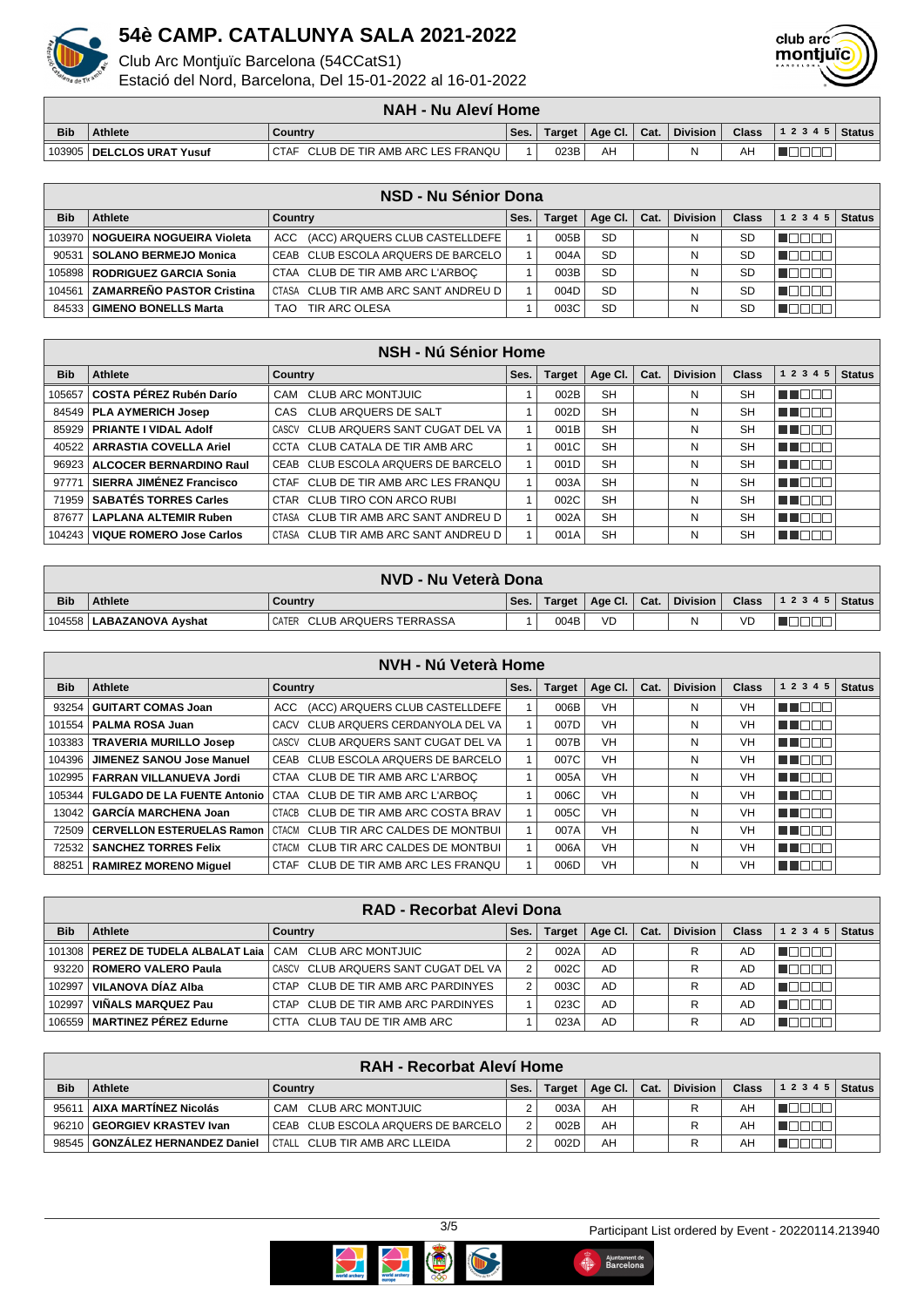

Club Arc Montjuïc Barcelona (54CCatS1)

Estació del Nord, Barcelona, Del 15-01-2022 al 16-01-2022



#### **RBD - Recorbat Benjami Dona**

|            |                       | .                                      |      |        |             |      |                 |              |       |        |
|------------|-----------------------|----------------------------------------|------|--------|-------------|------|-----------------|--------------|-------|--------|
| <b>Bib</b> | Athlete               | Country                                | Ses. | Target | ∣ Age Cl. ∣ | Cat. | <b>Division</b> | <b>Class</b> | 12345 | Status |
| 105582     | AMIGO GUTIERREZ LUCÍA | CLUB ESCOLA ARQUERS DE BARCELO<br>CEAB | -    | 001B   | <b>BD</b>   |      |                 | <b>BD</b>    |       |        |

|            | <b>RCD - Recorbat Cadet Dona</b> |                                        |                |               |           |      |                 |              |              |               |  |
|------------|----------------------------------|----------------------------------------|----------------|---------------|-----------|------|-----------------|--------------|--------------|---------------|--|
| <b>Bib</b> | Athlete                          | Country                                | Ses.           | <b>Target</b> | Age Cl.   | Cat. | <b>Division</b> | <b>Class</b> | 1 2 3 4 5    | <b>Status</b> |  |
| 81883      | <b>GARCÍA CALLEJÓN Leire</b>     | CAAC CLUB DE TIR AMB ARC CONSTANTI     | 2              | 011D          | CD        |      | R               | CD           | TEN<br>- 11  |               |  |
| 103010     | <b>JACOBS GALLINAT Julia</b>     | CLUB ARQUERS CAMBRILS<br>CACAM         | 2              | 013A          | CD        | Е    | R               | CD           | a m<br>⊣⊩    |               |  |
| 72679      | <b>MOLI ASTUDILLO Yanav</b>      | <b>CLUB ARQUERS CAMBRILS</b><br>CACAM  | 2              | 007A          | CD        |      | R               | CD           | N E E E      |               |  |
| 89778      | <b>GARCÍA CAMPOS Izaskun</b>     | CLUB ARQUERS CERDANYOLA DEL VA<br>CACV | $\overline{2}$ | 007B          | CD        |      | R               | CD           | N E E E      |               |  |
| 89769      | <b>MARTÍN FERNÁNDEZ Noelia</b>   | CLUB ARQUERS CERDANYOLA DEL VA<br>CACV | 2              | 015A          | CD        | Е    | R               | CD           | N NATIO      |               |  |
| 105293     | ALCARAZ CASAS Elsa               | CLUB DE TIR AMB ARC LES FRANOU<br>CTAF | 2              | 010C          | CD        |      | R               | CD           | TI NAT       |               |  |
| 102808     | <b>ALSINA MOLINS Berta</b>       | CLUB DE TIR AMB ARC LES FRANQU<br>CTAF | $\overline{2}$ | 009C          | CD        |      | R               | CD           | T E E E      |               |  |
| 94375      | <b>SERRA GONZALEZ Emma</b>       | CTALL CLUB TIR AMB ARC LLEIDA          | $\overline{2}$ | 007C          | CD        |      | R               | <b>CD</b>    | <b>TELEL</b> |               |  |
| 106424     | CHAPARRO STRUZHYNSKA Alexandra   | CTTA CLUB TAU DE TIR AMB ARC           | 2              | 013B          | CD        | Е    | R               | CD           | ╗<br>TELET   |               |  |
| 84484      | <b>GARCIA BALMASEDA Ainara</b>   | TIR ARC OLESA<br>TAO.                  | 2              | 007D          | <b>CD</b> |      | R               | CD           | N E E E      |               |  |

|            | <b>RCH - Recorbat Cadet Home</b> |                                     |      |               |           |      |                 |              |           |               |
|------------|----------------------------------|-------------------------------------|------|---------------|-----------|------|-----------------|--------------|-----------|---------------|
| <b>Bib</b> | Athlete                          | Country                             | Ses. | <b>Target</b> | Age Cl.   | Cat. | <b>Division</b> | <b>Class</b> | 1 2 3 4 5 | <b>Status</b> |
|            | 103012   PARDILLOS PÉREZ Alvaro  | CACAM CLUB ARQUERS CAMBRILS         |      | 008D          | <b>CH</b> |      | R               | CН           | HUU UU    |               |
|            | 99548 SERRA TRENCANSKA Jan       | CACAM CLUB ARQUERS CAMBRILS         |      | 009D          | CH        |      | R               | СH           |           |               |
|            | 98244   CARNICERO HUERTA DENÍS   | CTAA CLUB DE TIR AMB ARC L'ARBOC    |      | 008A          | <b>CH</b> |      | R               | CН           | TE E E E  |               |
|            | 71973   CAMI BLAZQUEZ Guerau     | CTAF CLUB DE TIR AMB ARC LES FRANQU |      | 009B          | <b>CH</b> |      | R               | CН           |           |               |
|            | 87710 GALLARDO FONOYET Arnau     | CTAF CLUB DE TIR AMB ARC LES FRANQU |      | 011C          | <b>CH</b> |      | R               | CН           |           |               |
|            | 106426   CASTELLVÍ MARÍN Joan    | CTTA CLUB TAU DE TIR AMB ARC        |      | 008C          | <b>CH</b> |      | R               | CН           |           |               |
|            | 106425   MARTÍNEZ PÉREZ Iván     | CTTA CLUB TAU DE TIR AMB ARC        |      | 010D          | <b>CH</b> |      | R               | CН           |           |               |

|            | <b>REH - Recorbat Esquirol Home</b> |                               |      |        |         |      |                 |              |       |        |
|------------|-------------------------------------|-------------------------------|------|--------|---------|------|-----------------|--------------|-------|--------|
| <b>Bib</b> | <b>Athlete</b>                      | Country                       | Ses. | Target | Age Cl. | Cat. | <b>Division</b> | <b>Class</b> | 12345 | Status |
|            | 104092   GALAN IGNACIO Gael         | CAM CLUB ARC MONTJUIC         |      | 001A   | EH      |      |                 | EН           |       |        |
| 104597     | GONZALEZ HERNANDEZ Pablo            | CTALL CLUB TIR AMB ARC LLEIDA |      | 001C   | EH      |      |                 | EН           |       |        |

| <b>RID - Recorbat Infantil Dona</b> |                                       |                             |      |        |                 |      |                 |              |           |        |
|-------------------------------------|---------------------------------------|-----------------------------|------|--------|-----------------|------|-----------------|--------------|-----------|--------|
| <b>Bib</b>                          | <b>Athlete</b>                        | Country                     | Ses. | Target | Age Cl. $\vert$ | Cat. | <b>Division</b> | <b>Class</b> | 1 2 3 4 5 | Status |
|                                     | 103985   SOLA GUIRFANOVA Alexandra    | CACAM CLUB ARQUERS CAMBRILS |      | 006D   | ID              | -    | R               | ID           |           |        |
|                                     | 94844   PEREZ DE TUDELA ALBALAT Maria | CAM CLUB ARC MONTJUIC       |      | 004C   | ID              |      |                 | ID           |           |        |
|                                     | 84472   GARCIA BALMASEDA Claudia      | TIR ARC OLESA<br>TAO        |      | 004B   | ID              |      | R               | ID           |           |        |

|            | <b>RIH - Recorbat Infantil Home</b>                                                               |                                      |   |      |           |  |   |    |              |               |  |
|------------|---------------------------------------------------------------------------------------------------|--------------------------------------|---|------|-----------|--|---|----|--------------|---------------|--|
| <b>Bib</b> | <b>Division</b><br>Athlete<br>Age Cl.<br><b>Class</b><br><b>Target</b><br>Cat.<br>Ses.<br>Country |                                      |   |      |           |  |   |    | 1 2 3 4 5    | <b>Status</b> |  |
|            | 89040   BORRULL SOLANES Arnau                                                                     | CACAM CLUB ARQUERS CAMBRILS          |   | 005C | IH        |  | R | ΙH |              |               |  |
|            | 89484   GALÁN IGNACIO Miguel                                                                      | CAM CLUB ARC MONTJUIC                |   | 006A | <b>IH</b> |  | R | IΗ |              |               |  |
|            | 101910 MACIA LLOVERA Aleix                                                                        | CAM CLUB ARC MONTJUIC                |   | 005A | <b>IH</b> |  | R | IΗ | noon         |               |  |
| 102121     | QUINTANA SANGCHAITAWEERUX Pasid                                                                   | CAM CLUB ARC MONTJUIC                |   | 004A | <b>IH</b> |  | R | IΗ | <b>NODDD</b> |               |  |
|            | 84682 GABRIEL GOMEZ MARTÍ                                                                         | CASCV CLUB ARQUERS SANT CUGAT DEL VA | C | 005B | ΙH        |  | R | IΗ |              |               |  |
|            | 106879   ROSELL NICOLAU Pep                                                                       | CTAP CLUB DE TIR AMB ARC PARDINYES   |   | 006B | <b>IH</b> |  | R | IΗ |              |               |  |
|            | 92511 ESPÈS DE HARO Daniel                                                                        | TIR ARC OLESA<br>TAO                 |   | 005D | IΗ        |  | R | IΗ |              |               |  |

|            | RJD - Recorbat Júnior Dona      |                                       |      |        |                      |  |                 |              |           |               |  |
|------------|---------------------------------|---------------------------------------|------|--------|----------------------|--|-----------------|--------------|-----------|---------------|--|
| <b>Bib</b> | Athlete                         | Country                               | Ses. | Target | Age Cl. $\vert$ Cat. |  | <b>Division</b> | <b>Class</b> | 1 2 3 4 5 | <b>Status</b> |  |
|            | 103016   BARBERA LÓPEZ Núria    | CAAC CLUB DE TIR AMB ARC CONSTANTI    |      | 010A   | JD                   |  |                 | JD           |           |               |  |
|            | 72208   DOMINGUEZ GONZALEZ Aida | I CTAF CLUB DE TIR AMB ARC LES FRANQU |      | 010B   | JD                   |  |                 | JD           |           |               |  |
|            | 72188   PLA MANJAVACAS Aina     | TIR ARC OLESA<br>TAO .                |      | 012A   | JD                   |  |                 | JD           |           |               |  |